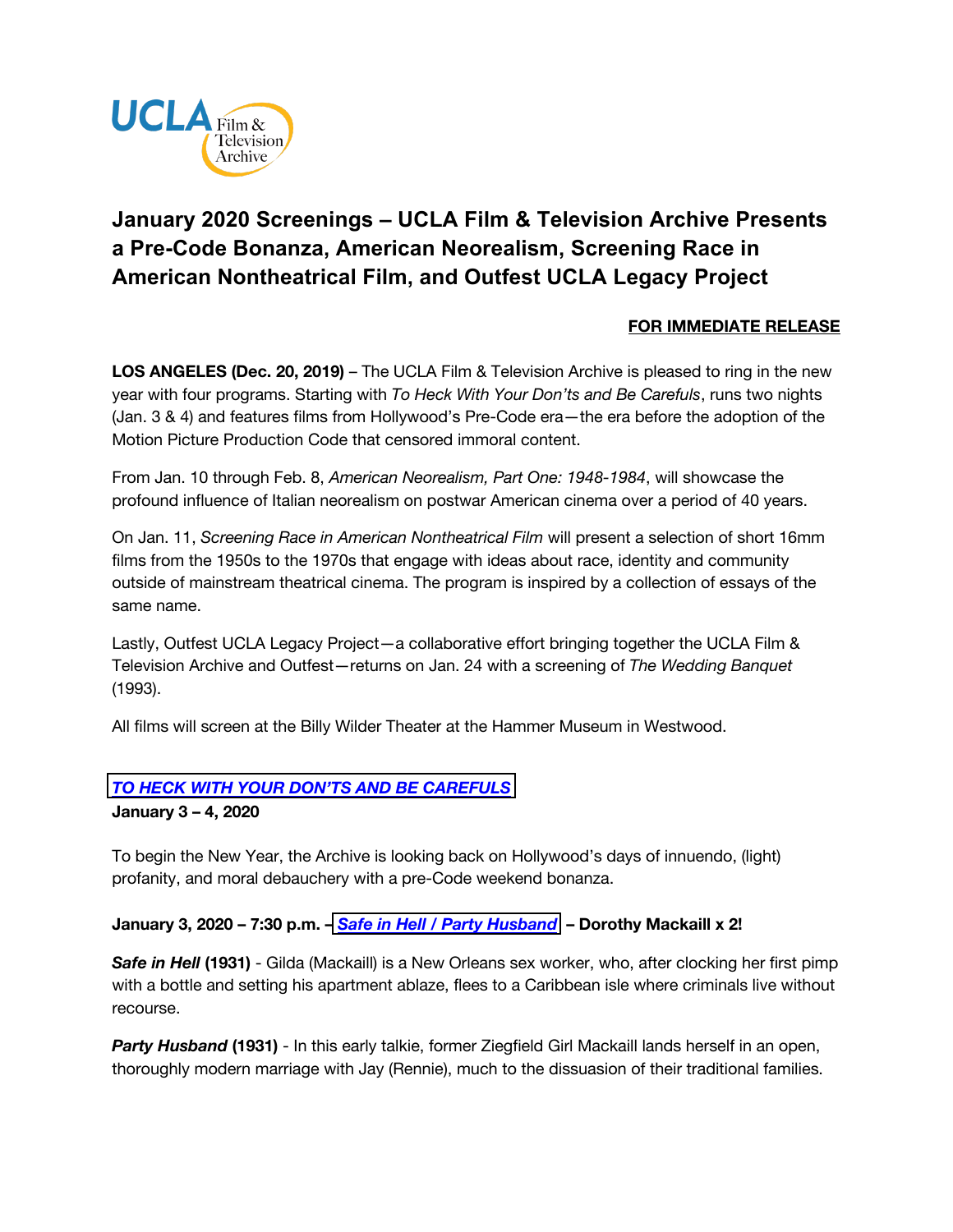## **January 4, 2020 – 7:30 p.m. –** *42nd Street [/ Gold Diggers](https://www.cinema.ucla.edu/events/2020/01/04/42nd-street-gold-diggers-1933) of 1933* **– A Double Dose of Melodic Spectaculars!**

*42nd Street* **(1933)** - Kicking off a trio of successful backstage musicals, all choreographed by Busby Berkeley, this classic revels in hope while never ignoring the grit of Depression-era life. Featuring an outstanding cast of seasoned performers from the silent days mixed into a ginormous cast with up-and-coming new faces.

*Gold Diggers of 1933* **(1933**) - Second of three massively blockbusting Warner Bros. musicals from the early '30s, LeRoy and Berkeley's glitzy, gritty spectacular primarily breathes with the lives of its effervescent showgirls: Ruby Keeler, Blondell, MacMahon and a fresh-faced Ginger Rogers.

## *[AMERICAN NEOREALISM, PART ONE: 1948-1984](https://www.cinema.ucla.edu/events/2020/american-neorealism)*

#### **January 10 – February 8, 2020**

In the aftermath of WWII, Italian neorealist filmmakers sought to directly represent the social reality of their time though non-professional actors, location shooting and open-ended narratives. John Cassavetes, Barbara Loden, Charles Burnett, Shirley Clarke and other American independent filmmakers embraced the movement as a rich alternative to Hollywood's classical style.

**January 10, 2020 – 7:30 p.m. –** *Spring Night [Summer Night / In the Middle of the Nights](https://www.cinema.ucla.edu/events/2020/01/10/spring-night-summer-night)* In person: Peter Conheim, Ross Lipman

*Spring Night Summer Night* **(1967)** – North American Digital Restoration Premiere! This stunning new 4K restoration promises to bring the film an even wider audience. Shot on location in rural southeastern Ohio, its rolling hills shimmering in eddies of black-and-white grain, accentuated by the film's low-key lighting, brings an earthy poetry to its death trap portrait of smalltown America.

*In the Middle of the Nights: From Arthouse to Grindhouse and Back Again (2020) – World* Premiere! Restorationists Peter Conheim and Ross Lipman will present a program of archival discoveries *on Spring Night*, *Summer Night*, a long-lost gem of American cinema, including neverbefore-seen 16mm home movies of *Spring Night*'s production, and the world premiere of Lipman's new video essay on the film's troubled release history, including x-rated scenes and outtakes from its exploitation recut.

| January 12, 2020 - 7:00 p.m. - Little Fugitive (1953) / In the Street (1948) /The Quiet One (1948)   |
|------------------------------------------------------------------------------------------------------|
| January 17, 2020 – 7:30 p.m. – <i>Wanda</i> (1973) / The Visitors (1972) – In person: Marco Joachim. |
| January 18, 2020 - 7:30 p.m. - The Cool World (1964) / Nothing But a Man (1964)                      |
| January 19, 2020 - 7:00 p.m. - Killer of Sheep (1978) / Bless Their Little Hearts (1984)             |
| January 23, 2020 - 7:30 p.m. - The Exiles (1961) / The Savage Eye (1960)                             |